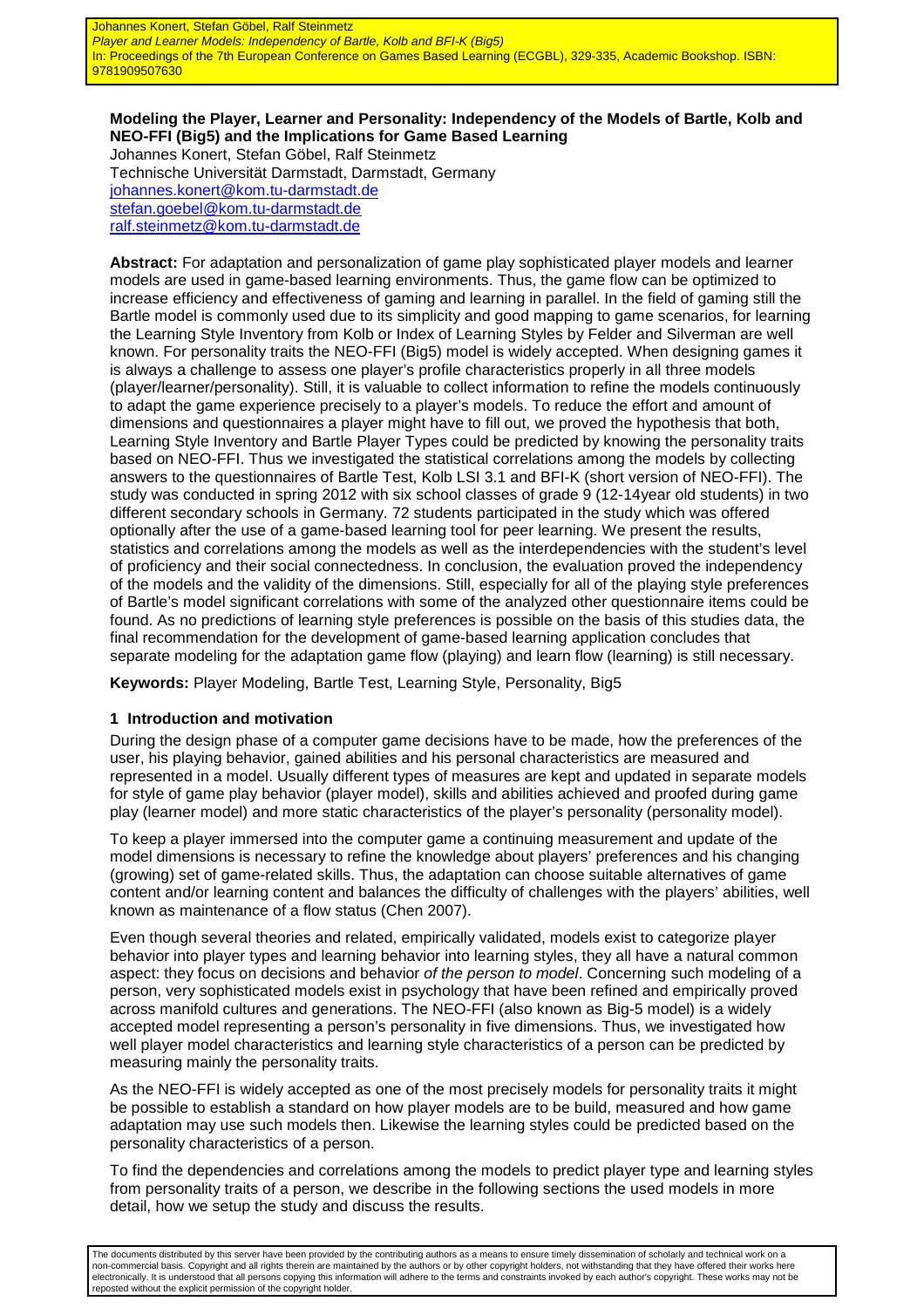#### **2 Related work**

**2.1 Established models for player modeling, learner modeling and personality modeling**  In related work the underlying models are briefly described that are used for modeling and tracking player behavior. Considering the player modeling, Bartle (Bartle 1996) recommends a two-dimensional playing style system: One axis between action-orientation and interaction-orientation and the other between player-orientation and world-orientation. In these four areas of the coordinate system are lying the player styles Socializer (Interacting, Player-oriented), Killer (Acting, Player-oriented), Achiever (Acting, World-oriented) and Explorer (Interacting, World-Oriented). Bartle draws his classification from the analysis of a long and intense discussion of expert players of a specific MUD (Multi User Dungeon) game. Even though these playing style preferences have not been proven to be likewise suitable for other games or game genres, it is still very popular to be used for the mapping of alternate game content or game story variations and the assumed playing style preferences of a player. It can be assumed that this is due to the fact that Bartle first provided a simple model easy to implement and in the same time easy for mapping of alternate game content or game story variations to these playing style preferences:

A Socializer (S) is interested in people and communication with them. The game is the environment to get to know people and establish a network of friendship. In difference, Killers (K) lurk for the competition and contest with other players. They like to conquer others and downsize their personae. This does not necessarily mean by having death match fights (as the name suggests), but finally Killers feel good if someone else in the game suffers from their actions. The other two playing style preferences are world-oriented. The Achievers (A) mainly collect points and enrich their profile and/or character. Thus, they are eager to get all available achievements of a game, but are only interested in interaction or competition with others to reach these aims. The Explorers (E) focus on discovering the game world and game mechanics. Consequently they are eager to know the hidden places, the awkward way to solve a puzzle that is only possible due to a game bug and they know the game world map by heart.

To be best of our knowledge no official Bartle test questionnaire has been published, but we corresponded with Erwin S. Andreasen who developed with Brandon Downey the questionnaire for Bartle's playing style preferences and already collected data of more than 200.000 recipients (Andreasen n.d.; Bartle 2004, p.145). The provided questionnaire contains 6 or 7 questions per each of the 6 combinations of two different Bartle playing style preferences. Each of these items containing two possible answers to questions about the participant's preferences. One of the possible choices relates to one of the two playing style preferences associated with the item. The other answering option relates to the second associated style. Thus, for all combinations of all playing style preferences the participant has to make choices which to prefer. In detail the following number of items for each combination is set: S/A: 7, S/E: 6, S/K: 7, E/A: 6, E/K: 7 and K/A: 6. The items sum up to percentages on how much each playing style is preferred by the participant. In total 200% are spread among the four styles, but each style has a maximum of 100% (Andreasen n.d.).

In learning style preferences, several models like the revised version of the Index of Learning Styles (ILS) of Felder and Silverman (Felder & Silverman 1988) or the recent versions of the Learning Style Inventory (LSI) of Kolb and Kolb (2005) are widely used. While the ILS differentiates the four independent dimensions of learning style Sensing/Intuiting, Visual/Verbal, Active/Reflective and Sequential/Global, the LSI distinguishes among the two dimensions Concrete/Abstract and Active/Reflective Learning Style. In comparison, the ILS appears to be more detailed in the number of dimensions and differentiates among perception, provisioning, processing and understanding of the learning content, the LSI in contrast provides a very elaborated and empirically in many disciplines evaluated model of calculating the learning style preferences of participating learners. ILS contains 44 items with 11 questions per dimension allowing participants to choose among two alternate answers. Thus users must decide on each dimension their preferences. In LSI the 12 items allow four answers each that enable participants to choose always the learning style dimension that suits most for them. Thus the LSI appears to be more accurate in measuring the learning style preferences and is focused in the continuing paragraphs. A similar study could be conducted easily with the ILS as well by simply changing the questionnaire parts accordingly.

The main model this article focusses on is the well-established NEO-FFI personality model consisting of the so called Big Five dimensions Openness to experiences, Conscientiousness, Extraversion, Agreeableness and Neuroticism (De Fruyt et al. 2004). Over the years since the 1930<sup>th</sup> the model and questionnaires measuring the personality in these dimensions have been elaborated and been narrowed down to a short version of the Big Five Inventory (BFI-K) questionnaire that only needs 21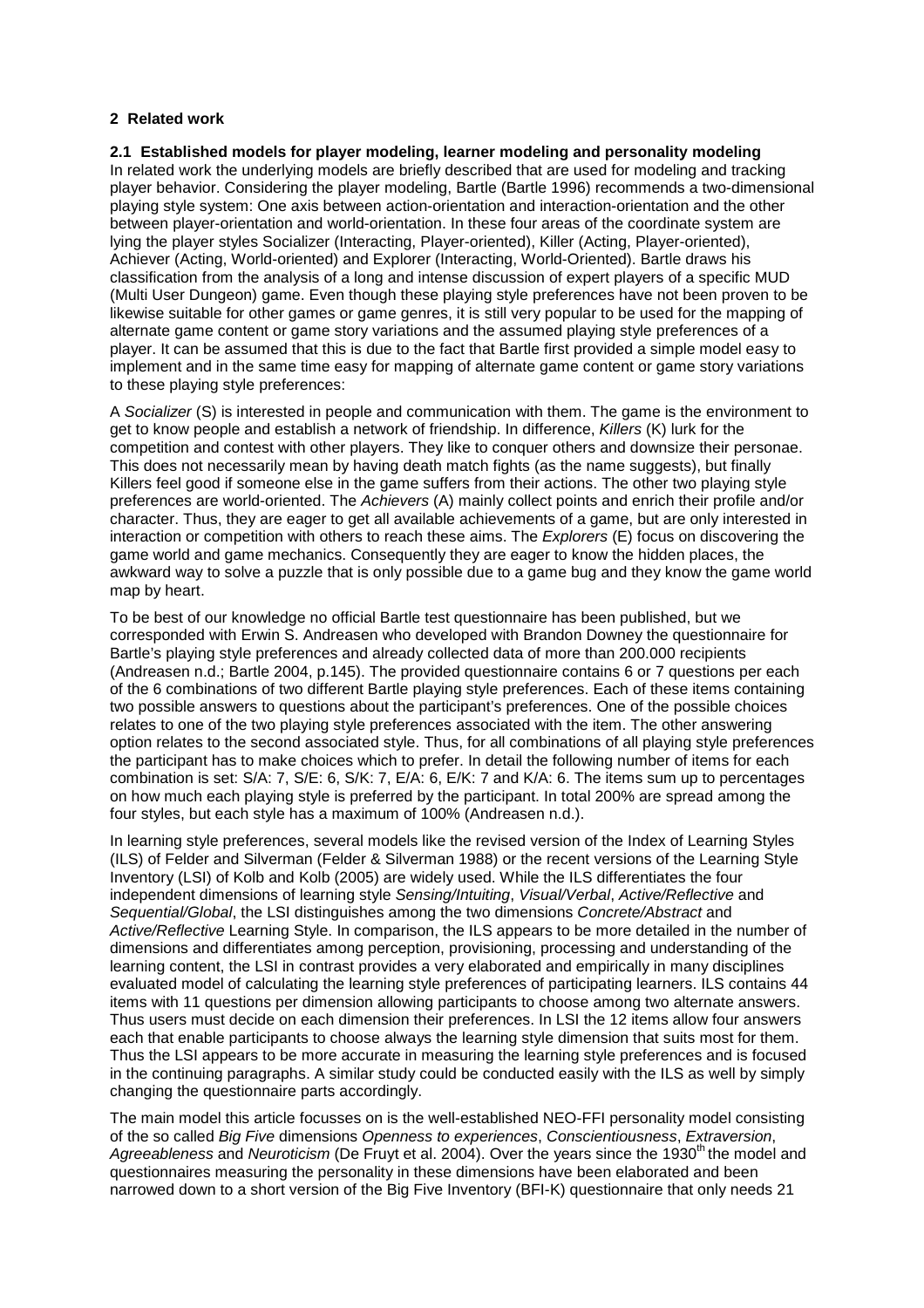items which measure for each dimension with four of the items the result and have once extra question for the dimension openness for experiences for reliability reasons (Rammstedt & John 2005).

#### **2.2 Application of the established models in game-based learning**

The described models are applicable for evaluation and selection of the next most suitable game content element (or game scene) in case several alternatives are available for the game engine in a specific game loop that needs to decide which element to load next. Therefore game elements are annotated by game designers with their suitability for the described model dimensions above. If not only one model, but several in parallel are used, weighting factors might be set (statically or dynamically) to decide in which ratio the diverse models' suitability counts. Bartle's playing styles are used to adapt the game quests and appearance to the specific kind of tasks the different styles stand for. Game-based learning components of research projects like 80days (Kickmeier-Rust et al. 2008) or Storytec (Mehm 2010) combine learning style annotation of game scenes using the competencybased knowledge space theory (Albert & Lukas 1999) with the playing styles of Bartle by providing annotation possibilities for game authors in an authoring environment for both models and a runtime weighting possibility to influence the selection of game content to be selected next (Mehm et al. 2010). Commercially the usage of learning style or player style models is not widely published, but in several recent game releases or games to be released, the concept of providing the game content and the path through the game scenes (or quests) by adapting to a four playing style model is obvious. In example, the massive multiplayer online role-playing game *WildStar<sup>1</sup>* (to be released in 2013) provides different player experiences of the game very closely related to Bartle's playing styles. Likewise, the collaborative multi-player game Woodment<sup>2</sup> uses Bartle's model to adapt the occurrence of game events and content to the playing style preferences of the players whose preferences are tracked during game play and derived from decisions taken in game by the players (Wendel et al. 2010).

## **2.3 (In)dependency of the models for player type, learning style and personality traits**

As the NEO-FFI model consists of five dimensions world-wide accepted as the model for personality of an individual and provides evaluated questionnaires for nearly every language, we focus on the investigation of the predictability of the values in LSI and the Bartle model based on one individual person's values in the NEO-FFI model. If such a correlation and predictability exists a game engine and learning engine of a computer game can adapt game content and learning content based on the NEO-FFI model values of an individual only.

## **3 Study setup**

 $\overline{a}$ 

For the study we translated the questionnaires for the Bartle test and the Kolb LSI 3.1 to German with suitable vocabulary for secondary school class pupil aged 12 to 14. We conducted the study between  $21<sup>st</sup>$  of March and  $3<sup>rd</sup>$  of May 2012 in six secondary school classes (9<sup>th</sup> year) of two different schools in Germany. After the evaluation of an e-learning diagnostic and learning environment in a math class scenario the paper-based questionnaire was handed out to the pupils to fill them at home. All items of the three models were encoded and aggregated as described in the designated publications. The overall scores in the dimensions (4 dimensions for Bartle playing style preferences, 4 dimensions for Kolb's LSI and 5 dimensions for NEO-FFI) where then normalized to have consistent values in the (0,1) interval. Additionally the quality of the data was calculated to track the percentage of missing answers in the items underlying each of the aggregated values for the dimensions. Thus it was possible to leave out users from the data analysis that provided less than 75% of all answers needed to calculate the values for the models' dimensions.

Within one week the class teachers collected the returned questionnaires and returned them for analysis. 74 of the overall 193 pupils returned their validly filled paper survey containing all items for the three models of Bartle's playing style (39 items), Kolb's LSI 3.1 (52 items) and the short version of BFI-K (21 items; sum of all items was 112). In our scenario all 76 participating pupils filled the survey for all items by 87% (71.6% of the pupils filled 100% of the items). After filtering out participants with a lower value than 75% of provided answers for one of the items 72 valid datasets remained for the analysis (22 f/ 50 m).

Additionally to the analysis of the dependency among the three models we used the items collected during the mentioned e-learning environment testing with an electronic questionnaire. We analyzed the correlations of the mentioned three models' dimensions with e.g. the pupils' proficiency level (math course marks) and level of social connectivity with the classmates.

 $1$  See NCSoft website of *WildStar* at http://www.wildstar-online.com/ for details

 $2$  See project website and online demo at http://demos.storytec.de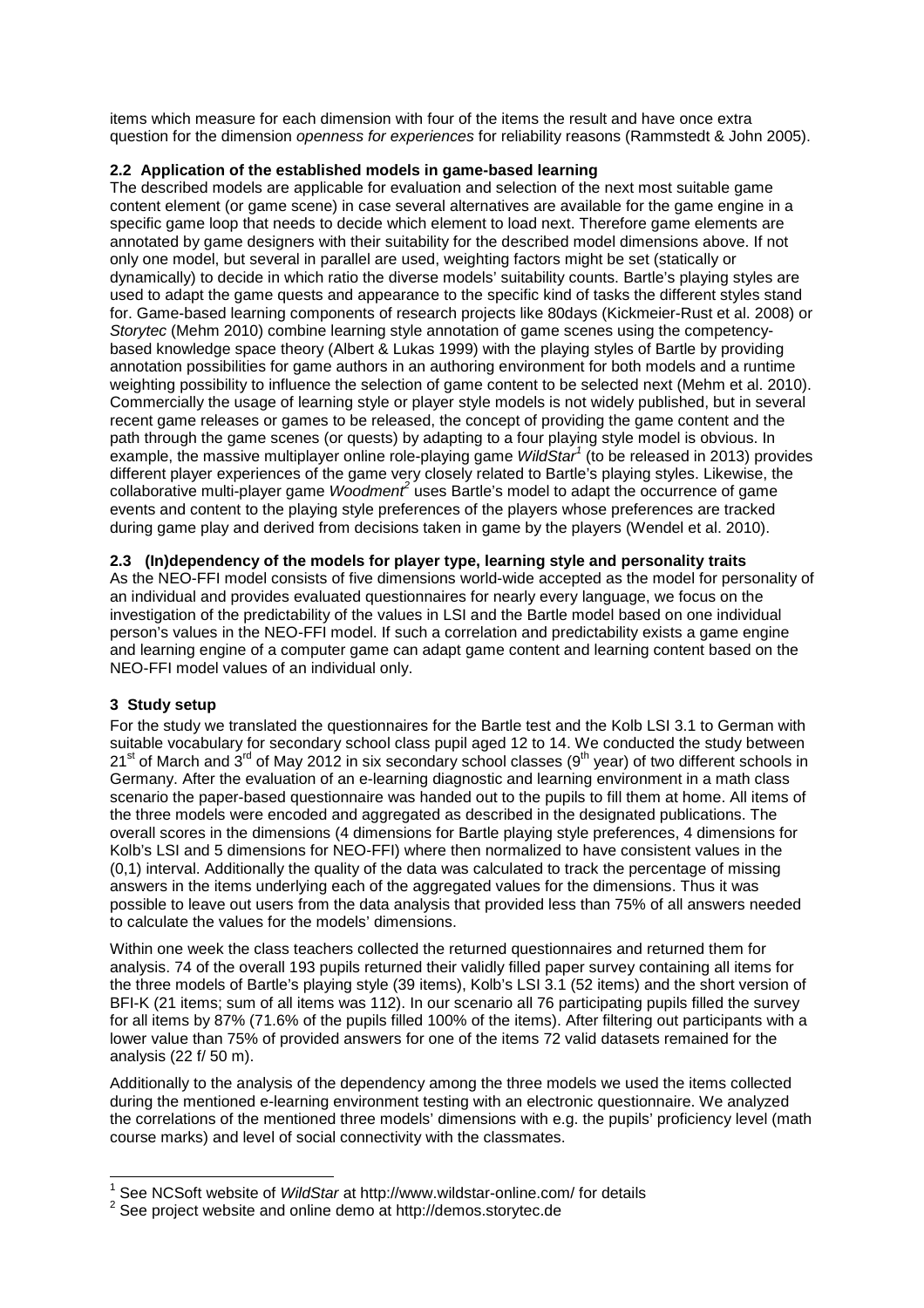#### **Table 1: Correlations (Pearson) between the three models' dimensions (Bartle, Kolb LSI and BFI-K). N=72, \* significance level 0.01 \*\* significance level 0.05**

|                               |       | (Achiever)<br>Bartle                                   | Explorer)<br>Bartle | Bartle<br>(Killer) | (Socializer)<br>Bartle | (Experiencing)<br>Kolb <sub>LSI</sub> | (Reflecting)<br>Kolb LSI | (Thinking)<br>Kolb <sub>LSI</sub> | Kolb <sub>LSI</sub><br>(Doing) | (Extraversion)<br>BFI-K | (Agreeableness)<br>BFI-K | (Conscientiousness)<br>BFI-K | (Neuroticism)<br>BFI-K | (Openness)<br>BFI-K |
|-------------------------------|-------|--------------------------------------------------------|---------------------|--------------------|------------------------|---------------------------------------|--------------------------|-----------------------------------|--------------------------------|-------------------------|--------------------------|------------------------------|------------------------|---------------------|
| <b>Bartle</b><br>(Achiever)   | corr. | $\mathbf{1}$                                           | $-260$              | $-0.044$           | $-510$                 | .075                                  | .203                     | .277                              | $-0.049$                       | $-121$                  | $-068$                   | $-218$                       | .033                   | .021                |
|                               | sig.  |                                                        | .028                | .711               | .000                   | .533                                  | .088                     | .018                              | .680                           | .313                    | .568                     | .065                         | .782                   | .861                |
| <b>Bartle</b><br>(Explorer)   | corr. | $-260$                                                 | $\mathbf{1}$        | $-547$             | .064                   | $-114$                                | .108                     | $-0.005$                          | .136                           | $-.128$                 | .147                     | .130                         | $-122$                 | .137                |
|                               | sig.  | .028                                                   |                     | .000               | .593                   | .340                                  | .366                     | .965                              | .255                           | .283                    | .217                     | .276                         | .306                   | .250                |
| <b>Bartle</b><br>(Killer)     | corr. | $-0.044$                                               | $-547$              | $\mathbf{1}$       | $-0.619"$              | .043                                  | $-141$                   | $-061$                            | $-0.086$                       | .024                    | $-202$                   | $-202$                       | .138                   | $-.119$             |
|                               | sig.  | .711                                                   | .000                |                    | .000                   | .717                                  | .239                     | .608                              | .473                           | .841                    | .089                     | .089                         | .247                   | .318                |
| <b>Bartle</b><br>(Socializer) | corr. | $\overline{\phantom{0}}$ -510 $\overline{\phantom{0}}$ | .064                | $-619$             | $\mathbf{1}$           | $-0.044$                              | $-0.096$                 | $-145$                            | .004                           | .155                    | .191                     | .276                         | $-.107$                | .007                |
|                               | sig.  | .000                                                   | .593                | .000               |                        | .713                                  | .420                     | .225                              | .973                           | .195                    | .108                     | .019                         | .372                   | .953                |
| Kolb LSI<br>(Exper.)          | corr. | .075                                                   | $-114$              | .043               | $-044$                 | $\overline{1}$                        | .315                     | .518                              | .303                           | $-.146$                 | .042                     | .054                         | .032                   | $-.287$             |
|                               | sig.  | .533                                                   | .340                | .717               | .713                   |                                       | .007                     | .000                              | .010                           | .220                    | .725                     | .652                         | .788                   | .015                |
| Kolb LSI<br>(Reflecting)      | corr. | .203                                                   | .108                | $-141$             | $-0.096$               | .315                                  | $\mathbf{1}$             | .525                              | $.456$ *                       | $-.121$                 | $-.172$                  | $-.115$                      | .114                   | .022                |
|                               | sig.  | .088                                                   | .366                | .239               | .420                   | .007                                  |                          | .000                              | .000                           | .312                    | .148                     | .337                         | .338                   | .855                |
| Kolb LSI<br>(Thinking)        | corr. | .277                                                   | $-0.005$            | $-061$             | $-145$                 | .518                                  | .525                     | $\mathbf{1}$                      | .328                           | $-.197$                 | .064                     | .004                         | .019                   | $-0.193$            |
|                               | sig.  | .018                                                   | .965                | .608               | .225                   | .000                                  | .000                     |                                   | .005                           | .097                    | .593                     | .974                         | .876                   | .104                |
| Kolb LSI<br>(Doing)           | corr. | $-0.049$                                               | .136                | $-0.086$           | .004                   | .303                                  | .456                     | .328                              | $\mathbf{1}$                   | .060                    | $-.192$                  | $-062$                       | .148                   | $-0.038$            |
|                               | sig.  | .680                                                   | .255                | .473               | .973                   | .010                                  | .000                     | .005                              |                                | .618                    | .106                     | .603                         | .216                   | .749                |
| <b>BFI-K</b><br>(Extrav.)     | corr. | $-121$                                                 | $-.128$             | .024               | .155                   | $-146$                                | $-121$                   | $-197$                            | .060                           | $\mathbf{1}$            | $-047$                   | $-115$                       | $-116$                 | .097                |
|                               | sig.  | .313                                                   | .283                | .841               | .195                   | .220                                  | .312                     | .097                              | .618                           |                         | .693                     | .335                         | .330                   | .417                |
| <b>BFI-K</b><br>(Agreeabl.)   | corr. | $-068$                                                 | .147                | $-202$             | .191                   | .042                                  | $-172$                   | .064                              | $-192$                         | $-0.047$                | $\mathbf{1}$             | .037                         | $-229$                 | $-0.015$            |
|                               | sig.  | .568                                                   | .217                | .089               | .108                   | .725                                  | .148                     | .593                              | .106                           | .693                    |                          | .755                         | .053                   | .904                |
| <b>BFI-K</b><br>(Consc.)      | corr. | $-218$                                                 | .130                | $-202$             | .276                   | .054                                  | $-115$                   | .004                              | $-062$                         | $-.115$                 | .037                     | $\mathbf{1}$                 | $-.327$ **             | .149                |
|                               | sig.  | .065                                                   | .276                | .089               | .019                   | .652                                  | .337                     | .974                              | .603                           | .335                    | .755                     |                              | .005                   | .211                |
| <b>BFI-K</b><br>(Neurot.)     | corr. | .033                                                   | $-122$              | .138               | $-107$                 | .032                                  | .114                     | .019                              | .148                           | $-.116$                 | $-229$                   | $-327$                       | $\mathbf{1}$           | $.234$ <sup>*</sup> |
|                               | sig.  | .782                                                   | .306                | .247               | .372                   | .788                                  | .338                     | .876                              | .216                           | .330                    | .053                     | .005                         |                        | .048                |
| <b>BFI-K</b><br>(Openness)    | corr. | .021                                                   | .137                | $-.119$            | .007                   | $-287$                                | .022                     | $-193$                            | $-0.038$                       | .097                    | $-0.015$                 | .149                         | .234                   | $\mathbf{1}$        |
|                               | sig.  | .861                                                   | .250                | .318               | .953                   | .015                                  | .855                     | .104                              | .749                           | .417                    | .904                     | .211                         | .048                   |                     |

# **4 Results**

As all items of the questionnaire have been scaled to the interval (0,1) the correlations are calculated by Pearson's algorithm for two-side effect. As shown in table 1 all correlations that are significant with an error probability  $< 0.01$  are within the three models. In the results a Bartle Achiever is with a correlation of -0.51 not a Socializer simultaneously, likewise an Explorer correlates negative (-0.547) with Killers and Killers seem not to be Socializers either (-0.619). Within the Kolb LSI all four dimensions correlated significantly positive with each other (correlations between 0.3 and 0.53). The highest values are related to Kolb LSI style Thinking (Abstract Conceptualization) predicting Reflecting and Experiencing with correlations > 0.5. Finally within the BFI-K personality dimensions Neuroticism and Conscientiousness correlate by -0.327 with each other.

When focusing on the correlations between dimensions of two distinct of the three models we as well consider now the significant correlations that are significant within the <0.05 error level. Between Kolb LSI and Bartle (and vice versa) the only significant effect is reported for Kolb LSI Thinking and Bartle Achiever (0.277).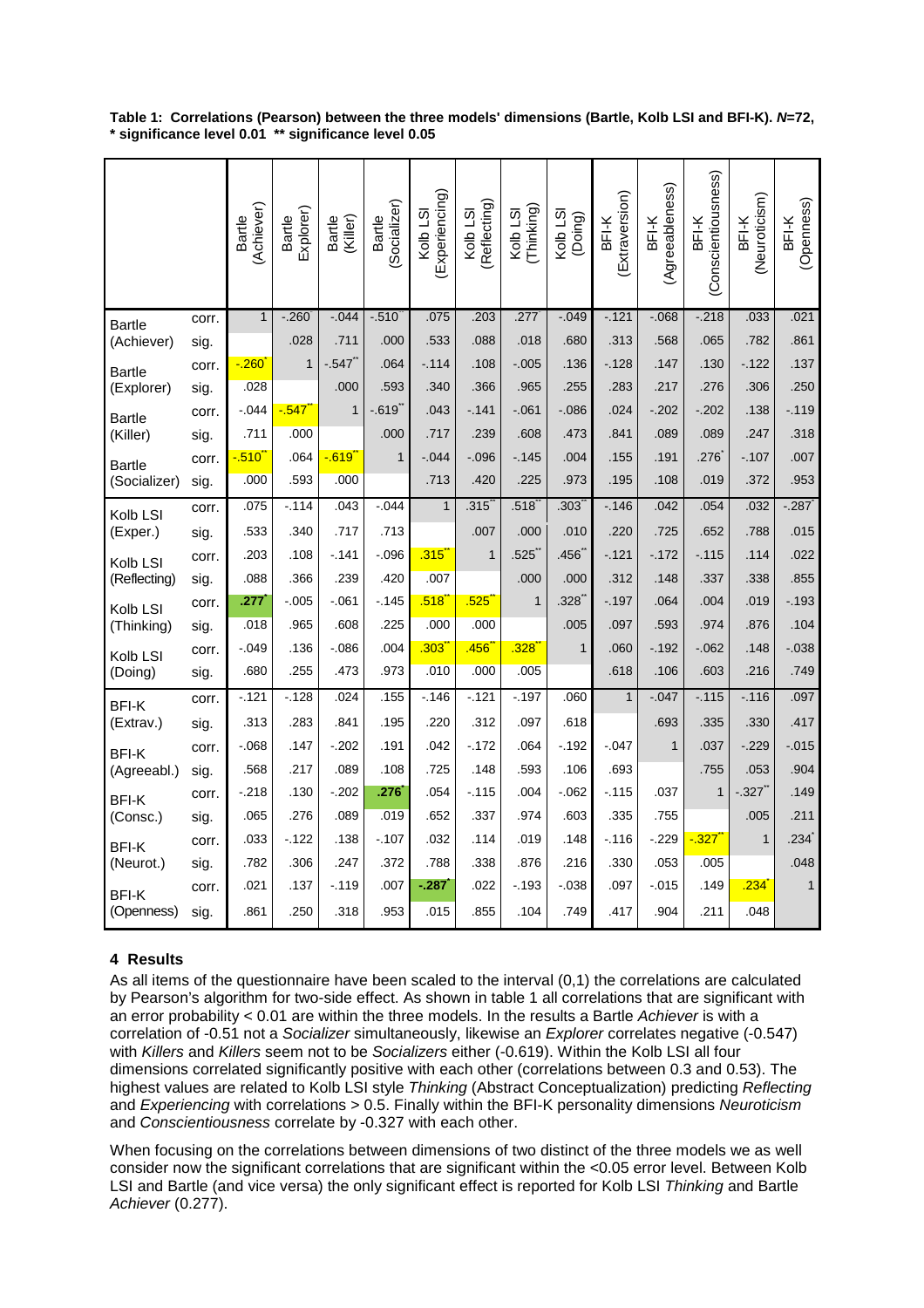Considering the correlations of BFI-K dimensions and thus the predictability of dimension of the two other models based on BFI-K values as stated in the motivation of this publication two significant correlations can be observed. First, between BFI-K Conscientiousness and Bartle Socializer there is a positive correlation (0.276). Second BFI-K Openness correlates negatively with Kolb LSI Experiencing style (-0.287).

As displayed in table 2 the pupils proficiency level (scaled to the interval (0,1) as well) correlates significantly positively within the error probability of 0.05 with Bartle Explorer (0.249) and BFI-K Conscientiousness (0.413). The later even within significance level 0.01. A significantly negative correlation within the 0.05 error probability was found with Bartle Killer (-0.242) and BFI-K Extraversion (0.240). The pupils own agreement to the statement "To the most of my classmates I have a positive relationship" on a Likert scale from 0 to 3 (I totally disagree – I totally agree) is named as climate in the table 2 and correlates positively with Bartle Achiever (0.243) and with BFI-K Neuroticism (0.278) within the significance level 0.05. Like the proficiency level the climate correlates as well within the significance level of 0.01 negatively with BFI-K Extraversion.

**Table 2: Correlations (Pearson) of pupils' level of proficiency (math) and positive social connectedness (climate) with the three models' dimensions (Bartle, Kolb LSI and BFI-K). \* significance level 0.01 \*\* significance level 0.05** 

|                                  | proficiency level<br>$(N = 70)$ |      | climate<br>$(N = 72)$ |      |  |
|----------------------------------|---------------------------------|------|-----------------------|------|--|
|                                  | corr.                           | sig. | corr.                 | sig. |  |
| Bartle (Achiever)                | .016                            | .896 | $.243*$               | .040 |  |
| Bartle (Explorer)                | $.249*$                         | .037 | $-0.029$              | .807 |  |
| Bartle (Killer)                  | $-242*$                         | .043 | $-.042$               | .728 |  |
| Bartle (Socializer)              | .073                            | .550 | $-.140$               | .241 |  |
| Kolb LSI (Experiencing)          | .173                            | .152 | $-134$                | .262 |  |
| Kolb LSI (Reflecting)            | .166                            | .171 | .014                  | .906 |  |
| Kolb LSI (Thinking)              | .217                            | .071 | $-.116$               | .331 |  |
| Kolb LSI (Doing)                 | .065                            | .590 | $-.026$               | .826 |  |
| <b>BFI-K (Extraversion)</b>      | $-.240*$                        | .045 | $-0.331**$            | .005 |  |
| BFI-K (Agreeableness)            | .023                            | .850 | $-0.008$              | .945 |  |
| <b>BFI-K (Conscientiousness)</b> | $.413**$                        | .000 | $-.050$               | .674 |  |
| BFI-K (Neuroticism)              | $-128$                          | .292 | $.278*$               | .018 |  |
| BFI-K (Openness)                 | $-139$                          | .251 | .196                  | .098 |  |

#### **5 Conclusions and implications for the design of games for learning**

All in all, the results do not fulfill the expectations of the study. Predicting the playing style preferences based on the BFI-K profile of a gamer is only possible for the Socializer playing style. Moreover, the correlation of 0.276 does not even support a strong predictability based on the BFI-K Conscientiousness value. Still, it sounds like a reasonable effect that pupils with higher values in Conscientiousness are as well more likely to focus in computer games on Socializing. For the learning style preferences the situation appears to be similar. Most of the learning style preferences cannot be predicted based on the BFI-K values. Only for Kolb LSI *Experiencing* there is a significant effect that this value might be higher if a gamer has a low Openness for experiences (significant negative correlation of -.287). This is a surprising result as it might be a reasonable hypothesis that these two dimensions are potentially positive correlated. This could be corroborated by the not significant small positive correlation (0.137) to Bartle Explorer, but is at the same time contradicted by the negative correlation between Bartle Explorer and the Kolb LSI Experiencing. Thus it remains unclear why Openness for experiences and *Experiencing* correlate negatively.

Beside the fact that the main expectations could not be fulfilled, it is worth to discuss the strong significant correlations within the models. Usually the model's dimensions tend to be independent from each other to allow a maximum of diversity within the combination of values for the model dimensions.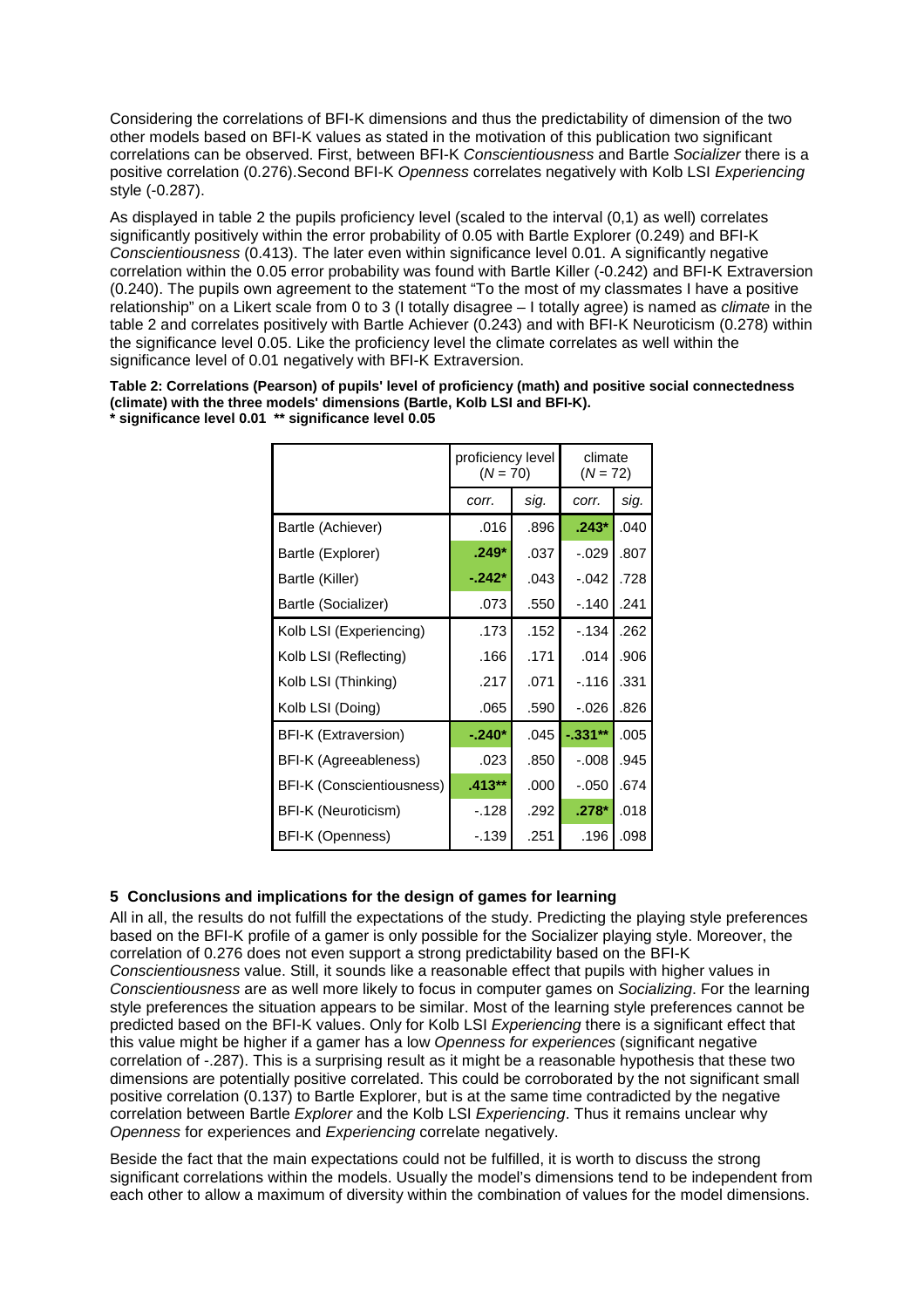While the negative correlations of Bartle's playing style preferences can be explained by the nature of these styles and as argued by Bartle (1996) himself in his publication, it remains unclear why all learning style preferences correlate among each other and why there are significant correlations within the BFI-K dimensions. The latter are explicitly designed as independent dimensions and are evaluated in manifold studies. Thus it can be concluded that the sample group of pupils in the study at hand is not representative and has a bias concerning the personality dimensions of the pupils. This could be influenced by the schools we selected, the personality state most pupils at 9<sup>th</sup> grade are in or as well the mood in which they were while answering the questionnaire. Still, none of these effects seems to be really a probable cause of the correlation effects in the normally independent personality dimensions of the five Neo-FFI dimensions.

Mainly the strong dependency of the Kolb LSI style preferences appears to be the most surprising effect of the within-model correlations we found. Basically these values can be interpreted as such, that all pupils train and elaborate their skills within the four learning style dimensions in parallel and do not focus on one learning style. This can be interpreted as a direct result of a diversified teaching and instructional setup in the school classes and thus is a quality measure of the didactically well-designed education the pupils received (i.e. the more positive correlations within the Kolb LSI model the better the educational design). This is supported by the fact that Kolb and Kolb (2005) themselves describe it as one application scenario for the LSI to find the learning style with the most deficits for each individual with the aim to improve the competencies in this learning style with the long-term aim to have balanced values for all learning styles of each individual. This seems to be the case for the pupils in the study described here.

Concerning table 2 the primary interest lies on the predictability of the values for the models of Bartle and Kolb LSI. None of the analyzed items correlates significantly with any of the Kolb LSI dimensions; even though several more items (not listed in the table) from the electronic questionnaire where as well analyzed for correlations (like computer expertise level and amount of time per week using computers). As a result, the significant correlations with the Bartle playing styles Achiever, Explorer and Killer remain (Climate correlates significant positively with Bartle Achiever .243; proficiency level correlates significant positively with Bartle Explorer .249 and significantly negative with Bartle Killer - .242). Even though it might be expectable that a pupil with a positive climate (social relationship) to his classmates may have then as well the playing style preference of Bartle's Socializer, it can be argued that there is no significant correlation in this study results, because such pupils might be more focused on using the social interaction and connectivity for achieving personal goals (Achiever). Indeed not surprisingly there is a significant correlation among proficiency level and Bartle's *Explorer* playing style preference as it suits highly skilled pupils to be as well eager to know all approaches to a quest or task and to know the most efficient (and rarely known) way to approach problems. Pupils with a high proficiency level significantly tend to dislike the Bartle's Killer style of playing as they might not focus on causing negative impacts on their peers due to an already reached high level of competency (proficiency). As a consequence from the results displayed in table 2, predictions can be made based on the *climate* values and proficiency level of a pupil. The higher the two values, the more she may as well prefer the Bartle player styles Achiever and Explorer and won't tend to the Killer style.

In summary, the study revealed that the prediction of Bartle playing style preferences or Kolb LSI learning style preferences is not sophisticated possible on basis of the NEO-FFI personality values conducted from the BFI-K questionnaire. Precisely at least based on the data of the study described here such conclusions cannot be made. Still, the results showed some significant and positive correlations to predict Bartle's playing style preference for Socializer based on BFI-K Conscientiousness and Kolb's LSI Experiencing based on the BFI-K Openness value. Still, for the three other playing style preferences of Bartle's model (Achiever, Explorer and Killer) a tendency can be seen that they are predictable based on pupils' proficiency level and perceived social connectivity to their peers.

A conclusion for the design of games and game-based learning applications is the validity to model the dimensions for learning style preferences and player style preferences still separately within the game engines as there is no common strong correlation with the personality model of NEO-FFI. The described study revealed some (small) significant correlations that primarily allow drawing some predictions for Bartle's playing styles of a person when using additional item values. Researchers are encouraged to further investigate how the established models can be combined and used most effectively together to keep players in the state of flow in both models' worlds: playing and learning.